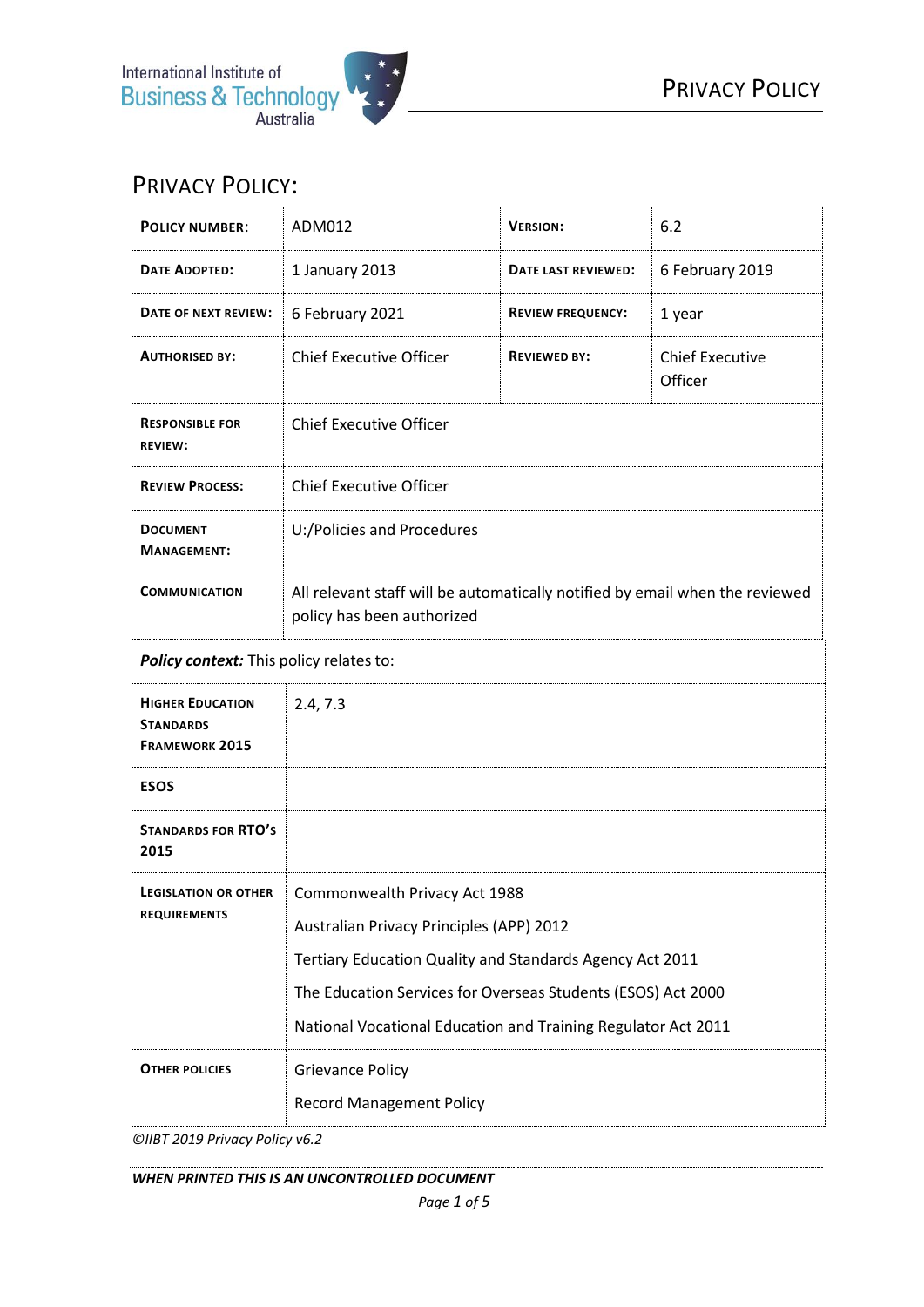

|                                            | <b>Staff Induction Policy</b>                                                                                                                                                                                                                                                                                                                                                                                                                                                                                 |  |
|--------------------------------------------|---------------------------------------------------------------------------------------------------------------------------------------------------------------------------------------------------------------------------------------------------------------------------------------------------------------------------------------------------------------------------------------------------------------------------------------------------------------------------------------------------------------|--|
|                                            | <b>Staff Qualification Verification Policy</b>                                                                                                                                                                                                                                                                                                                                                                                                                                                                |  |
| <b>FORMS AND OTHER</b><br><b>DOCUMENTS</b> | <b>Staff Personal Information Form</b>                                                                                                                                                                                                                                                                                                                                                                                                                                                                        |  |
| <b>KEY WORDS (META</b><br>DATA)            | Privacy, Security, Personal Information                                                                                                                                                                                                                                                                                                                                                                                                                                                                       |  |
| <b>DEFINITIONS</b>                         | Personal Information includes any information or opinion about an<br>identified individual or an individual who is reasonably identifiable. The<br>type of personal information collected may include an individual's name,<br>date of birth, phone number, email address, address, nationality,<br>educational history, work history and staff or student identification<br>numbers. For further information visit the Office of the Australian<br>Information Commissioner website http://www.oaic.gov.au/. |  |
|                                            | The Privacy Act 1988 (Privacy Act) is an Australian law which regulates the<br>handling of personal information about individuals. This includes the<br>collection, use, storage and disclosure of personal information, and access<br>to and correction of that information.                                                                                                                                                                                                                                 |  |
|                                            | Common examples of disclosure of information include:                                                                                                                                                                                                                                                                                                                                                                                                                                                         |  |
|                                            | Federal Department of Education - statistical information about<br>student enrolment, educational background, country of birth<br><b>Commonwealth Tertiary Education Quality Standards Agency</b><br>(TEQSA) - information relating to staff qualifications and<br>professional development and student performance and<br>satisfaction levels.                                                                                                                                                               |  |
|                                            | Australian Quality Standards Authority (ASQA) - information<br>relating to student performance and satisfaction levels<br>Overseas Student Ombudsman - where an overseas student<br>lodges an appeal against a decision of the college, IIBT will be<br>required to respond with personal information relating to the<br>student's case.                                                                                                                                                                      |  |
|                                            | Federal Department of Immigration (International students)-<br>٠<br>reporting requirements of matters related to students on student<br>visas.<br>OSHC - where international students opt to pay their Overseas<br>Student Health Cover through IIBT<br>Tuition Protection Service Director - tuition assurance for<br>international students                                                                                                                                                                 |  |

*©IIBT 2019 Privacy Policy v6.2*

*WHEN PRINTED THIS IS AN UNCONTROLLED DOCUMENT*

*Page 2 of 5*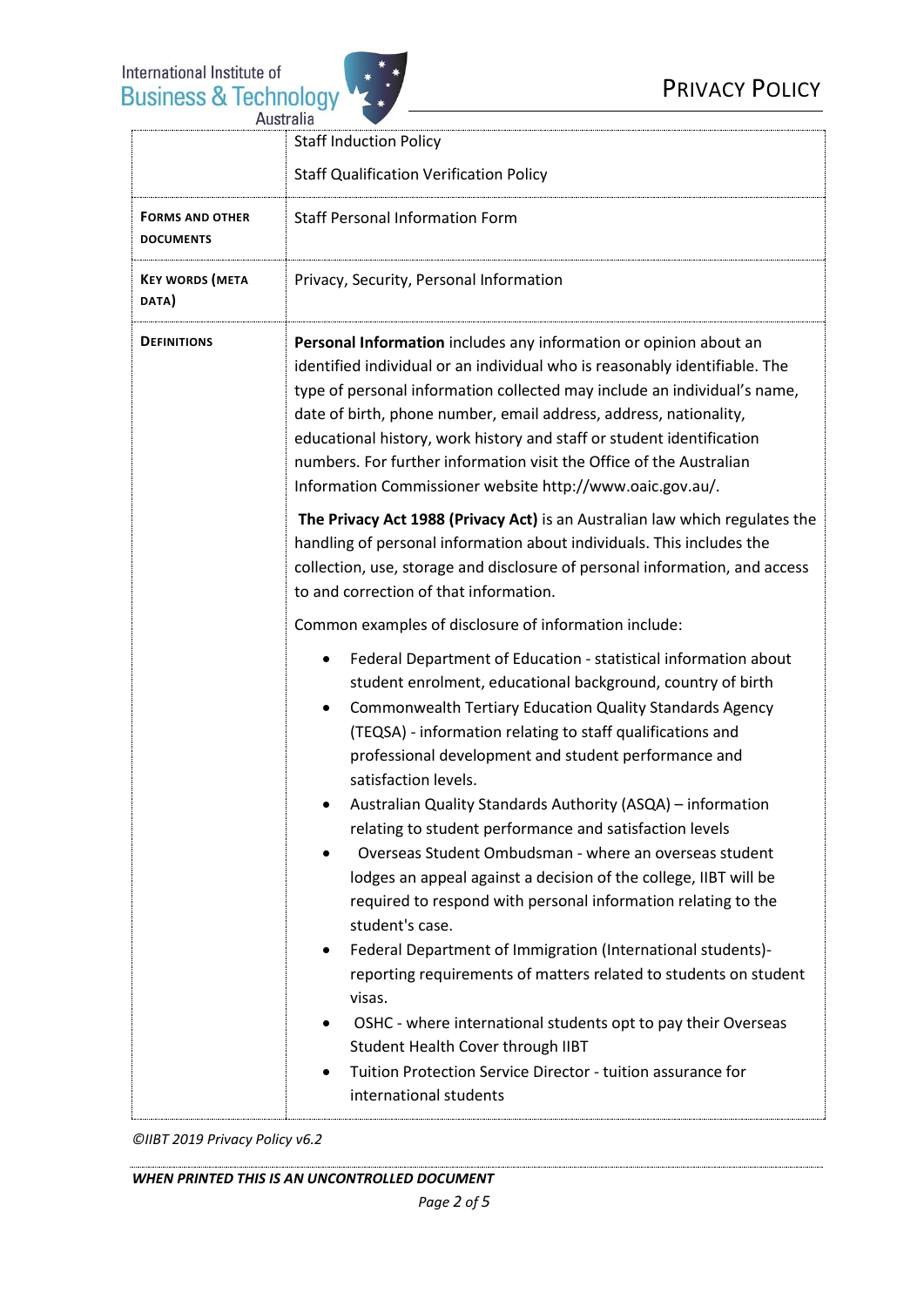

| <b>EVIDENCE</b>            | Personal staff and student information electronic and hard copy files                                                                                                                                                                                                                                                                                                                                            |  |  |  |
|----------------------------|------------------------------------------------------------------------------------------------------------------------------------------------------------------------------------------------------------------------------------------------------------------------------------------------------------------------------------------------------------------------------------------------------------------|--|--|--|
| <b>Policy Information:</b> |                                                                                                                                                                                                                                                                                                                                                                                                                  |  |  |  |
| <b>POLICY</b>              | IIBT is committed to protecting the privacy of the personal information<br>that it collects and to acknowledging its obligations with respect to the<br>Commonwealth Privacy Act 1988.                                                                                                                                                                                                                           |  |  |  |
|                            | IIBT as an education provider requires the collection, storage and use of<br>personal information of students and staff in electronic and/or paper<br>formats. IIBT collects information in a number of circumstances related to<br>its areas of operation, including when an individual makes an enquiry<br>about educational services, applies for admission, enrols for classes or<br>applies for employment. |  |  |  |
|                            | This policy outlines how the college handles personal information to<br>ensure that it is maintained and treated in accordance with Australian law<br>relating to the protection of the privacy of staff, students and other<br>stakeholders.                                                                                                                                                                    |  |  |  |
|                            | Students and staff are entitled to protection of their privacy. Privacy<br>considerations apply to any information or record IIBT may hold about<br>students and staff, including personal data, academic information and<br>personal welfare matters.                                                                                                                                                           |  |  |  |
|                            | All staff and students have the right to access their personal information<br>held by IIBT in accordance with the Privacy Act.                                                                                                                                                                                                                                                                                   |  |  |  |
|                            | Individuals have recourse to the IIBT Complaints and Appeals process<br>should they believe that their personal information has not been dealt<br>with in accordance with the Commonwealth Privacy Act 1988                                                                                                                                                                                                      |  |  |  |
|                            | In the case of critical incident management, IIBT reserves the right to<br>disclose personal information where it is considered necessary to meet or<br>maintain duty of care responsibilities or where there is a serious and<br>imminent threat to a person's life, health or safety                                                                                                                           |  |  |  |
| <b>SCOPE</b>               | This policy applies to IIBT students, staff and contractors                                                                                                                                                                                                                                                                                                                                                      |  |  |  |
| <b>PROCEDURES</b>          | IIBT will achieve this policy by:<br>Informing staff and students about how IIBT intends to use<br>personal information. This will take place during staff induction for<br>new staff members or at orientation for students.<br>ensuring that all personal information provided to IIBT remains                                                                                                                 |  |  |  |

*©IIBT 2019 Privacy Policy v6.2*

*WHEN PRINTED THIS IS AN UNCONTROLLED DOCUMENT*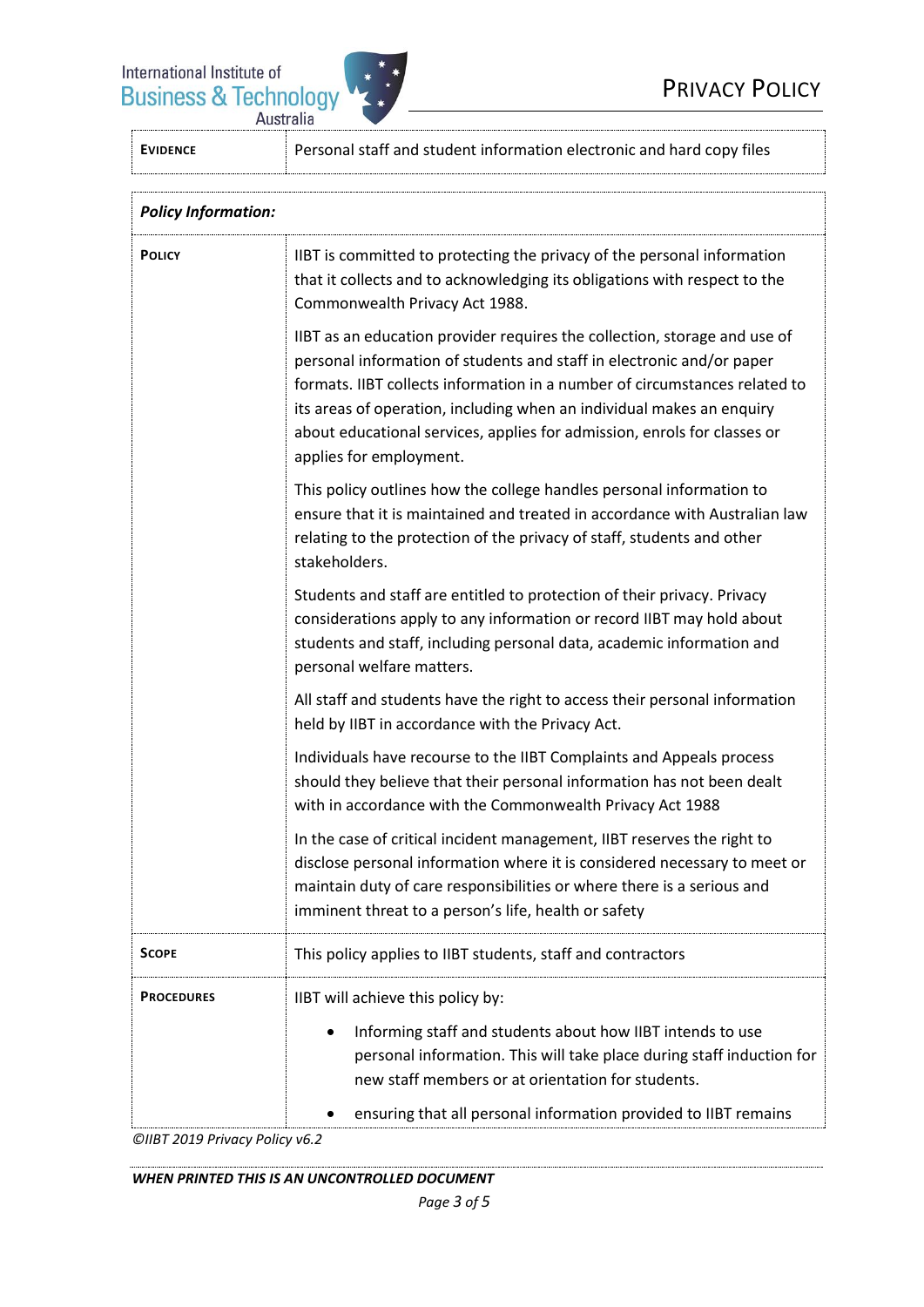

| Australia |                                                                                                                                                                                                                                                                                                                                                                                                                             |
|-----------|-----------------------------------------------------------------------------------------------------------------------------------------------------------------------------------------------------------------------------------------------------------------------------------------------------------------------------------------------------------------------------------------------------------------------------|
|           | confidential and is not used or disclosed without the consent of<br>the individual concerned, unless required by Australian law or a<br>court/tribunal order                                                                                                                                                                                                                                                                |
|           | collecting personal information from students for the primary<br>$\bullet$<br>purpose of the operations of the college. IIBT may also use<br>personal information for secondary purposes closely related to<br>the primary purpose in circumstances where necessary. This may<br>include marketing activities, planning for service provision,<br>assessing client satisfaction and articulation to educational<br>partners |
|           | collecting personal information by lawful and fair means directly<br>from students themselves. However, in some circumstances,<br>information about students may be provided by third parties such<br>as agents, family members and educational partners. In such<br>cases, IIBT will take all reasonable steps to ensure that students<br>are made aware of the information provided by such a third party.                |
|           | ensuring that parental permission is obtained when collecting<br>٠<br>personal information from a person under the age of 18.<br>Information regarding the study progress of enrolled minor<br>students will be provided to parents                                                                                                                                                                                         |
|           | maintaining personal information or records in a manner that<br>٠<br>reasonably protects it from misuse, interference and loss and<br>from unauthorised access, modification or disclosure                                                                                                                                                                                                                                  |
|           | Ensuring personal information that is collected is accurate, up to<br>date and complete                                                                                                                                                                                                                                                                                                                                     |
|           | restricting access to personal information or records to those who<br>need the information in order to carry out their professional<br>responsibilities                                                                                                                                                                                                                                                                     |
|           | requiring students to complete a section during the enrolment<br>$\bullet$<br>process which gives consent to releasing information to parents,<br>agents, teachers and educational partners                                                                                                                                                                                                                                 |
|           | not disclosing any personal information to parties outside of IIBT<br>٠<br>or to staff who have no need to access the information. IIBT must<br>obtain permission or advice in writing from the individual<br>concerned for the use of personal information outside of IIBT in<br>accordance with any legal matter or academic requirement                                                                                  |
|           | making their personal information available to individuals upon                                                                                                                                                                                                                                                                                                                                                             |

*©IIBT 2019 Privacy Policy v6.2*

*WHEN PRINTED THIS IS AN UNCONTROLLED DOCUMENT*